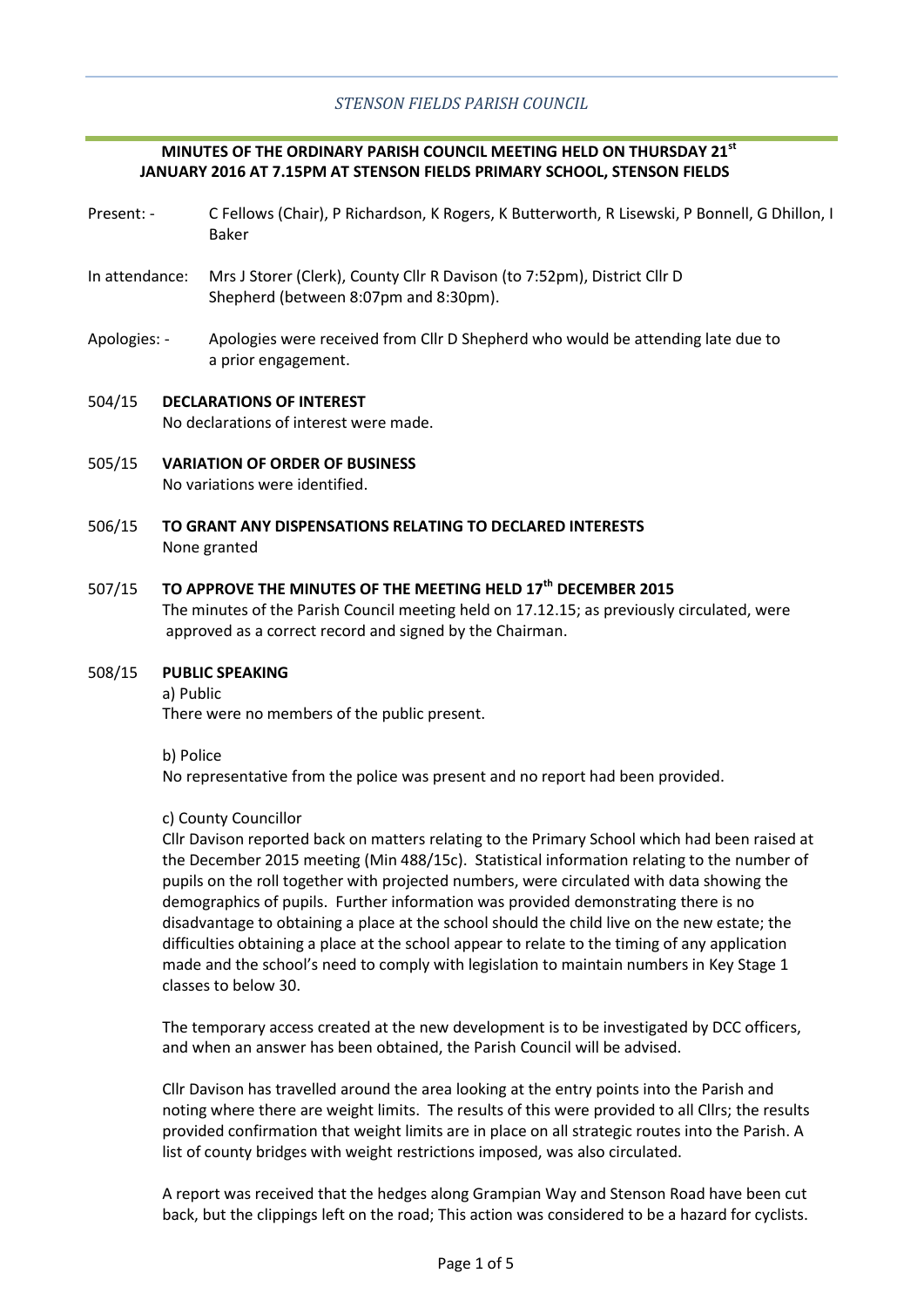Cllr Davison agreed to check if the clippings are still in situ and if so, will report any debris to the Highways Dept.

Following an enquiry into what type of pedestrian crossing can be expected on Stenson Road, Cllr Davison reported that there is still no expectation that a crossing will be installed but the campaign for one will continue. A bus stop is being constructed, although it was unclear whether any shelter will be provided.

Cllr Davison supported the proposal for the establishment of a Working Party to work with any future extension of the housing estates in the Parish; it was considered a necessity in order to press for action and enforcement of any planning conditions.

It was noted that buses regularly travel across the grass verge at the Stenson Road/Wragley Way junction and that this is ruining the grass verge. It was noted that this is somtimes the only option for buses to successfully negotiate the corner and to avoid vehicles waiting to turn into Stenson Rd.

7:52pm Cllr Davison left the meeting.

d) District Councillor This section was deferred until Cllr Shepherd's arrival.

e) Members declaring an interest No declarations were made.

509/15 **TO DETERMINE WHICH ITEMS IF ANY TO BE TAKEN WITH THE PUBLIC EXCLUDED** No items were deemed necessary to be taken with the public excluded.

## 510/15 **CHAIRMAN'S ANNOUNCEMENTS AND REPORTS**

Cllr Fellows reported that there appears to be confusion over some advertising of Barratt Homes property on the new development. The properties seem to be advertised as being on Dulverton Avenue, a road which is in the existing estate not the new estate. It was thought that there was no duplication of road names on the new development **RESOLVED the Clerk will check with SDDC that there are no duplications of road names (Action: Clerk)**

### 511/15 **CLERK'S REPORT**

The Clerk's report had been previously circulated to all Councillors.

Min 478/15a) - the hedge has not been cleared and insulation and polystyrene is still visible. **RESOLVED the Clerk was asked to chase the developers to clear the rubbish. (Action: Clerk).**

Min 498/15d) the new litterbin on the Asda link path, previously thought to be in the wrong location has not been relocated but it appears to be functioning well. No action will be taken to pursue its relocation, but the situation will continue to be monitored.

Enquiries will also be made if the lengthsmen have noticed any reduction in the rubbish being deposited in that area. **(Action: Cllr Fellows)**

The bin at Tregony Way and Fox Close has not been replaced; the Clerk will press for this to occur. **(Action: Clerk).**

A resident has trimmed the hedge, by the footpath, in the Ledbury Chase area, but the height of the hedges is still to be attended to by SDDC.

Min 497/15 The fly tipping of a bag on the corner of Grampian Way/Stenson Road and a number of bags by a farm gate close to the junction of Wragley Way/Stenson Rd still require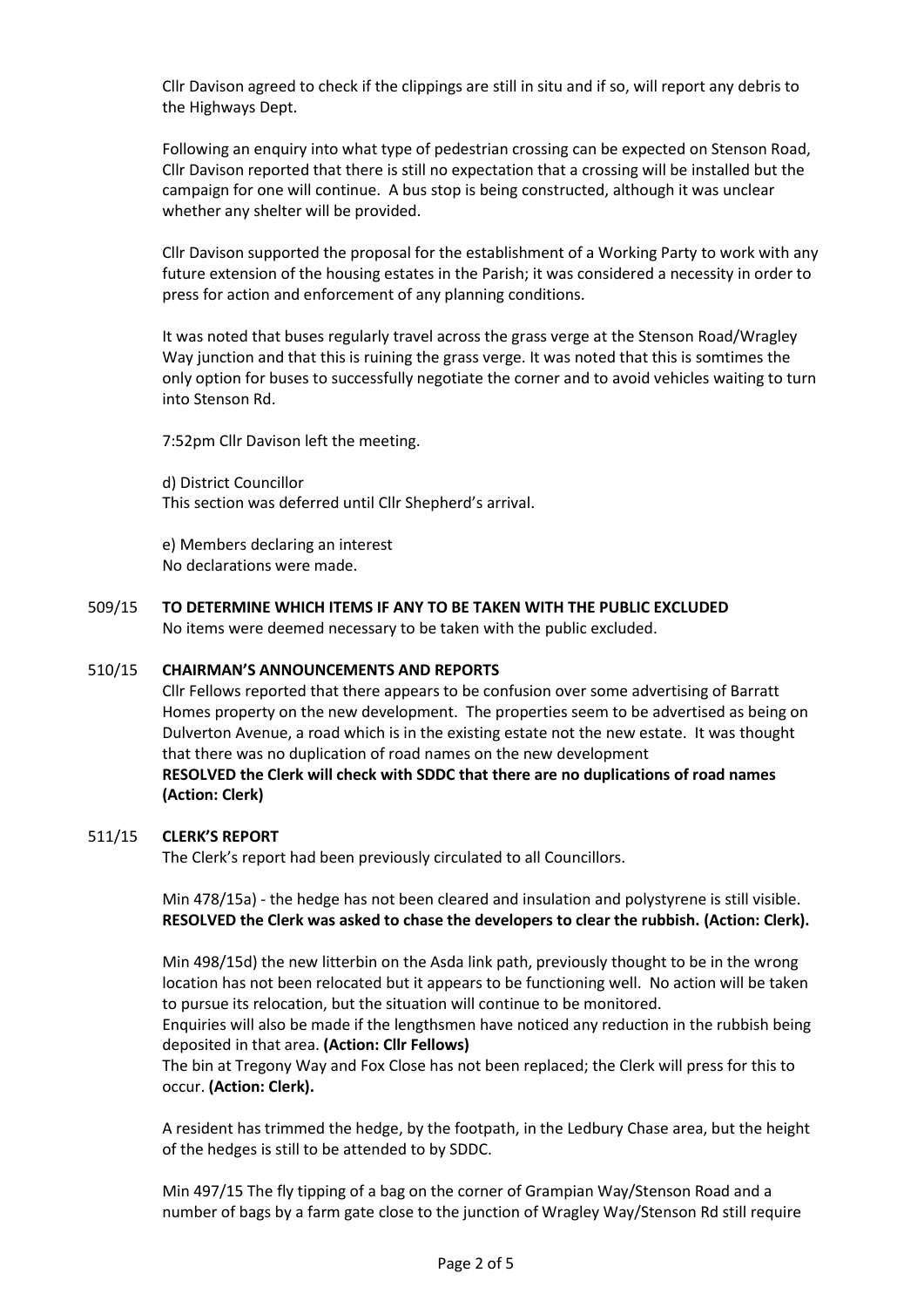removal. **(Action: Clerk).**

## 512/15 **CORRESPONDENCE**

- 1. DALC various circulars
- 2. SDDC Local Plan Part 2 (deadline  $12<sup>th</sup>$  February 2016)
- 3. DALC Consultation on HM Treasury report Autumn 2015
- 4. SDDC Consultation on South Derbyshire Open Space, Sport & Community Facility **Strategy**

All items of correspondence was noted. No actions are to be taken on any item. It was noted that the police email alerts have ceased due to funding cutbacks.

## 513/15 **FINANCE**

a) Accounts for payment

|             | Cheque No Payee & Description   |        |
|-------------|---------------------------------|--------|
| 1962        | Mrs J Storer – expenses         | 61.24  |
| $1963 - 67$ | January salaries, pension, HMRC | 565.39 |

b) To consider any amendments to the Risk Assessments There were no amendments made to the risk assessments

# c)To agree the precept for 2016/17

The budget for 2016/17 was circulated to all Cllrs prior to the meeting and takes into account an increase in the lengthsman's hourly rate in April to the new living wage. Cllrs considered the current level of reserves, the level of expenditure for 2016/17, that grant funding has been obtained to purchase the new play equipment and the comments raised by the external audit on the prior year's accounts, before agreeing on the precept. **RESOLVED to set a precept of £3000, this being a reduction of 10%**

8:07pm Cllr Shepherd arrived.

## 514/15 **PLANNING**

Applications

None received but concerns were raised about a possible extension taking place at 2 Glendon Road.

The Clerk was requested to obtain clarification as to whether planning permission is required for these works. **(Action: Clerk)**

Decisions None

# AGREED to suspend Standing Orders to allow Cllr Shepherd to address the meeting

515/15 Cllr Shepherd reported that people have been seen climbing the fence around the new estate, in order to gain a short cut access to Stenson Road. Whilst this is considered to be dangerous, a pedestrian access path is currently under construction.

> Cllr Shepherd has met with a DCC Highways Officer about the bus shelter and reminded him that room was required should a pedestrian crossing be installed. The officer has reported that any crossing would have to be sited to the north of the bus stop; and the dropped kerb has been relocated in readiness.

Concerns were raised again about the excessive speed of traffic around Stenson Fields and requests were again made, for Stenson Road to become a 30mph limit. Concerns were exchanged that there will be a fatality at some time, and action is required to address the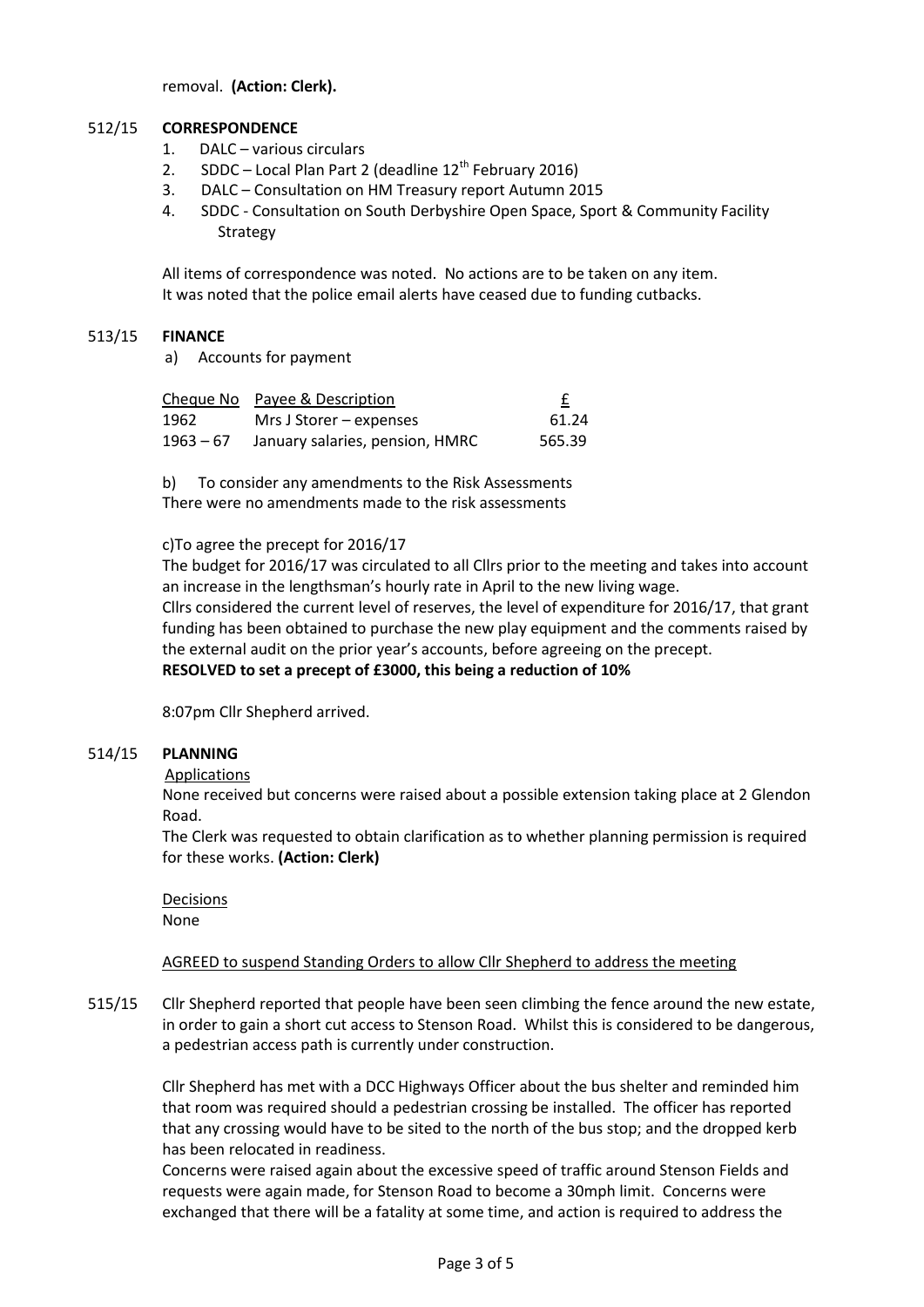speeding issue now that more pedestrians are crossing the road between the new and existing estates. Discussions took place about efforts made to have a vehicle activated sign (VAS) installed in the parish and how the regulations have changed. Cllr Shepherd continues to press for a VAS in the Parish.

Cllr Shepherd has met with Frank McArdle (SDDC) about the proposed boundary changes but had nothing to report on this, other than he is continuing to press for action to be taken.

He has also made a request for a lifebelt to be installed next to the balancing pond but there are liability issues that are to be considered should a lifebelt be installed; therefore it is unlikely that the developers will install a lifebelt.

The Terms of Reference for the Working Party with developers are still with the legal dept at SDDC.

8:30pm Cllr Shepherd left the meeting.

## 516/15 **POLICE ISSUES/ SPEED LIMITS/ ROAD SAFETY**

- a) Cllrs all agreed that there is still a major problem with speeding vehicles in the area, and the police are to be informed that problems continue particularly around Stenson Road, Wragley Way, Grampian Way and Arleston Lane.
- b) Consideration was given to the request to limit access to Arleston Lane and the impact of the wider population should any access be limited.

# **RESOLVED to unanimously oppose any proposal to limit the access to Arleston Lane**

## 517/15 **SAXONGATE**

Work has still not started on the community centre, even though Cllrs considered that the threshold number of occupied houses has been reached.

Rubbish continues to be blown from the new development and gather in the hedge bottom opposite the site. The Clerk will continue to press for the developers to clear the area **(Action: Clerk)**

## 518/15 **LENGTHSMAN SCHEME**

There are no major issues.

The bus shelter at Grampian Way has traffic cones nearby which need to be removed. **(Action: Clerk).**

## 519/15 **ENVIRONMENT**

- a) The door on the rubbish bin by the railway bridge, installed by SDDC, is broken. The Clerk will report this to SDDC. **(Action: Clerk)**
- b) The shrub beds on Grampian Way have been attended to but the debris has been left behind. The Clerk will inform SDDC. **(Action: Clerk)**
- c) Complaints have been made that the dustbin men have been leaving the wheelie bins on the pavement, rather than taking them back to the curtilage of the property, resulting in instances whereby people have fallen over the wheelie bins. The Clerk will report this to SDDC and request that more care is taken in returning the wheelie bins back to the property **(Action: Clerk).**
- **d)** The goal mouths at Fox Close POS are still badly rutted. The Clerk will continue to press SDDC for action to be undertaken **(Action: Clerk)**

## 520/15 **TO RECEIVE ANY UPDATE ON THE PROPOSED BOUNDARY CHANGE**

- There was nothing further to report.
- 521/15 **CONSULTATIONS** SDDC – Public Spaces Protection Orders (deadline  $1<sup>st</sup>$  February 2016) **No observations**